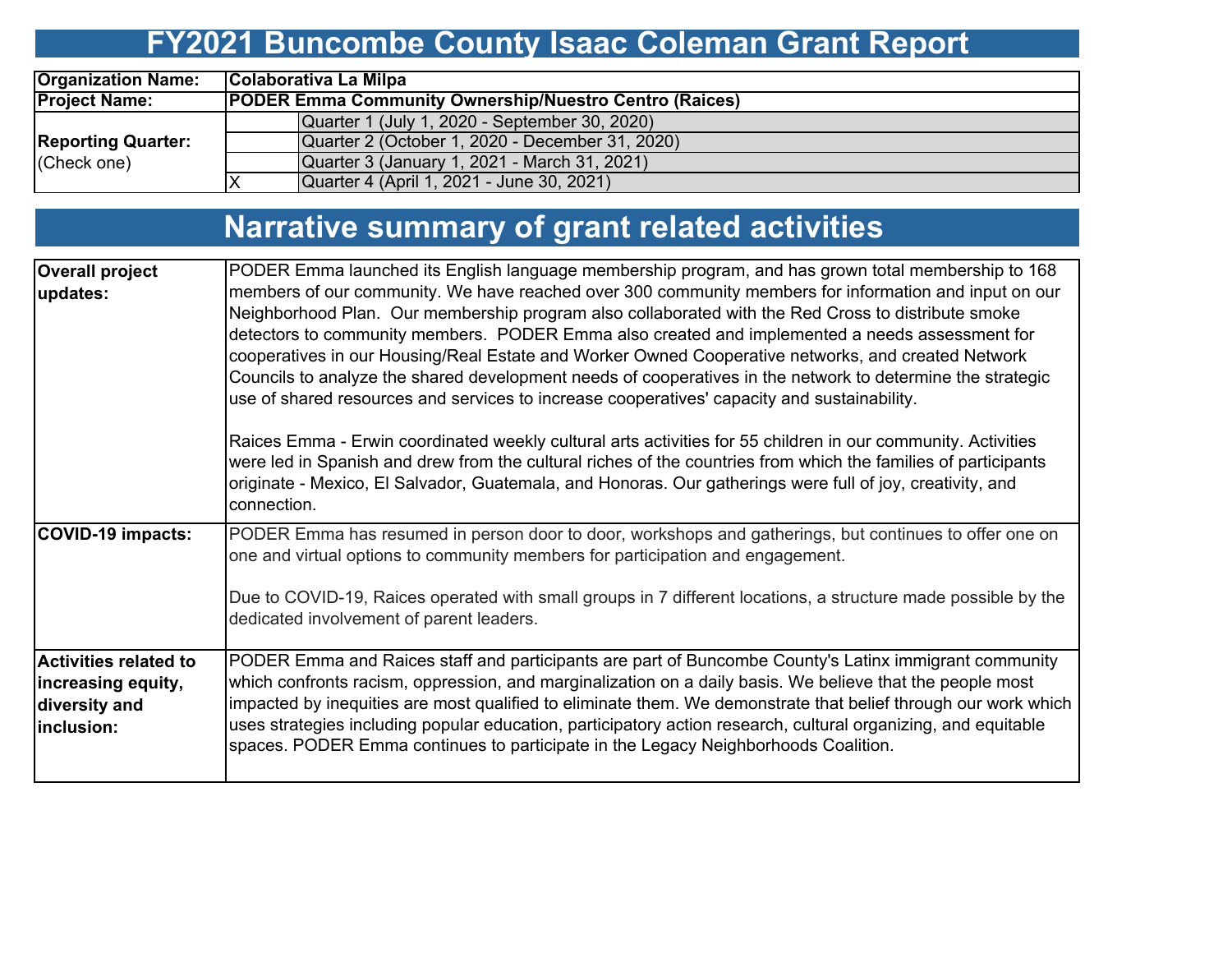| <b>Activities related to</b> | [Raices worked with educator Geny Hernandez Lopez to document our cultural arts activities in the form of a                          |
|------------------------------|--------------------------------------------------------------------------------------------------------------------------------------|
|                              | Increasing operational curriculum that can be shared with others. We also started to plan capacity building trainings for our parent |
| excellence:                  | Ileaders.                                                                                                                            |
|                              | <b>PODER Emma launched management training for staff on Transformational Supervision and Project</b><br>Management.                  |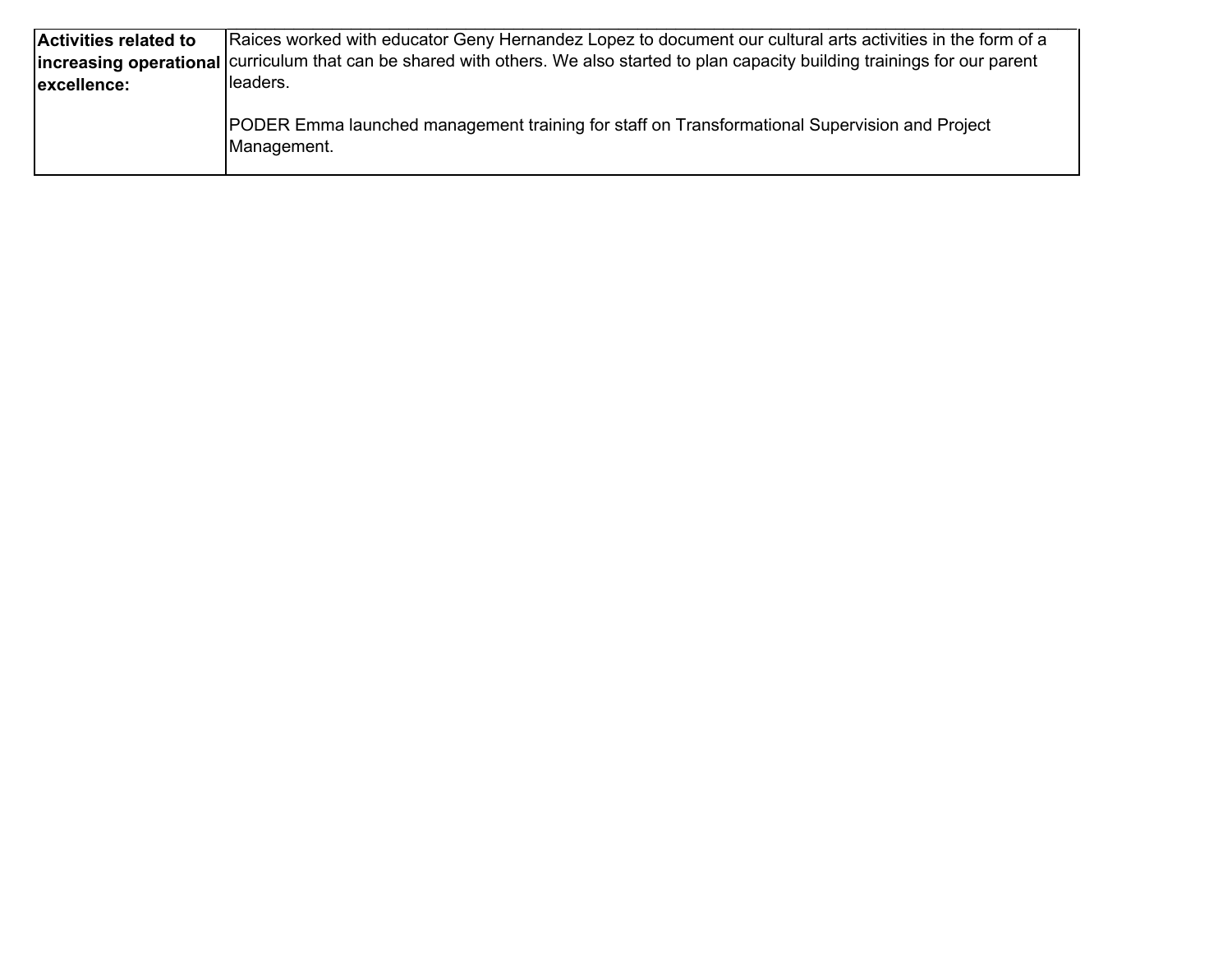# **FY2021 Buncombe County Isaac Coleman Grant Report**

| <b>Organization Name:</b> | Colaborativa La Milpa                 |                                                 |  |  |  |  |  |  |
|---------------------------|---------------------------------------|-------------------------------------------------|--|--|--|--|--|--|
| <b>Project Name:</b>      | <b>PODER Emma Community Ownership</b> |                                                 |  |  |  |  |  |  |
|                           |                                       | Quarter 1 (July 1, 2020 - September 30, 2020)   |  |  |  |  |  |  |
| <b>Reporting Quarter:</b> | 0                                     | Quarter 2 (October 1, 2020 - December 31, 2020) |  |  |  |  |  |  |
| (Check one)               |                                       | Quarter 3 (January 1, 2021 - March 31, 2021)    |  |  |  |  |  |  |
|                           |                                       | Quarter 4 (April 1, 2021 - June 30, 2021)       |  |  |  |  |  |  |

# **Progress toward annual goals**

|                                                              | Please only include new data for the specific quarter |                  |                  |                  |                  |                 |  |
|--------------------------------------------------------------|-------------------------------------------------------|------------------|------------------|------------------|------------------|-----------------|--|
| <b>Measure</b>                                               | <b>Annual Goal</b>                                    | <b>Quarter 1</b> | <b>Quarter 2</b> | <b>Quarter 3</b> | <b>Quarter 4</b> | <b>Progress</b> |  |
| # of community owned housing units                           |                                                       |                  |                  |                  |                  |                 |  |
| sustained                                                    | 11                                                    | 48               |                  | 0                | 0                | 48              |  |
| Value of cooperatively owned community                       |                                                       |                  |                  |                  |                  |                 |  |
| assets                                                       | 900,000<br>\$                                         | \$2,090,000      | 107,355<br>\$.   | \$               |                  | 2,197,355<br>\$ |  |
| # of residents engaged in Phase 2 of                         |                                                       |                  |                  |                  |                  |                 |  |
| Neighborhood Planning                                        | 300                                                   | 90               | 13               | 94               | 107              | 304             |  |
| # of educational and cultural sessions                       |                                                       |                  |                  |                  |                  |                 |  |
| provided by Raices                                           | 240                                                   | 70               | 70               | 70               | 70               | 280             |  |
| # of children participating in Raices                        | 55                                                    | 55               |                  | 0                |                  | 55              |  |
| # of community member instructors<br>participating in Raices | 25                                                    | 15               |                  | 3                |                  | 20              |  |

**Comments:**